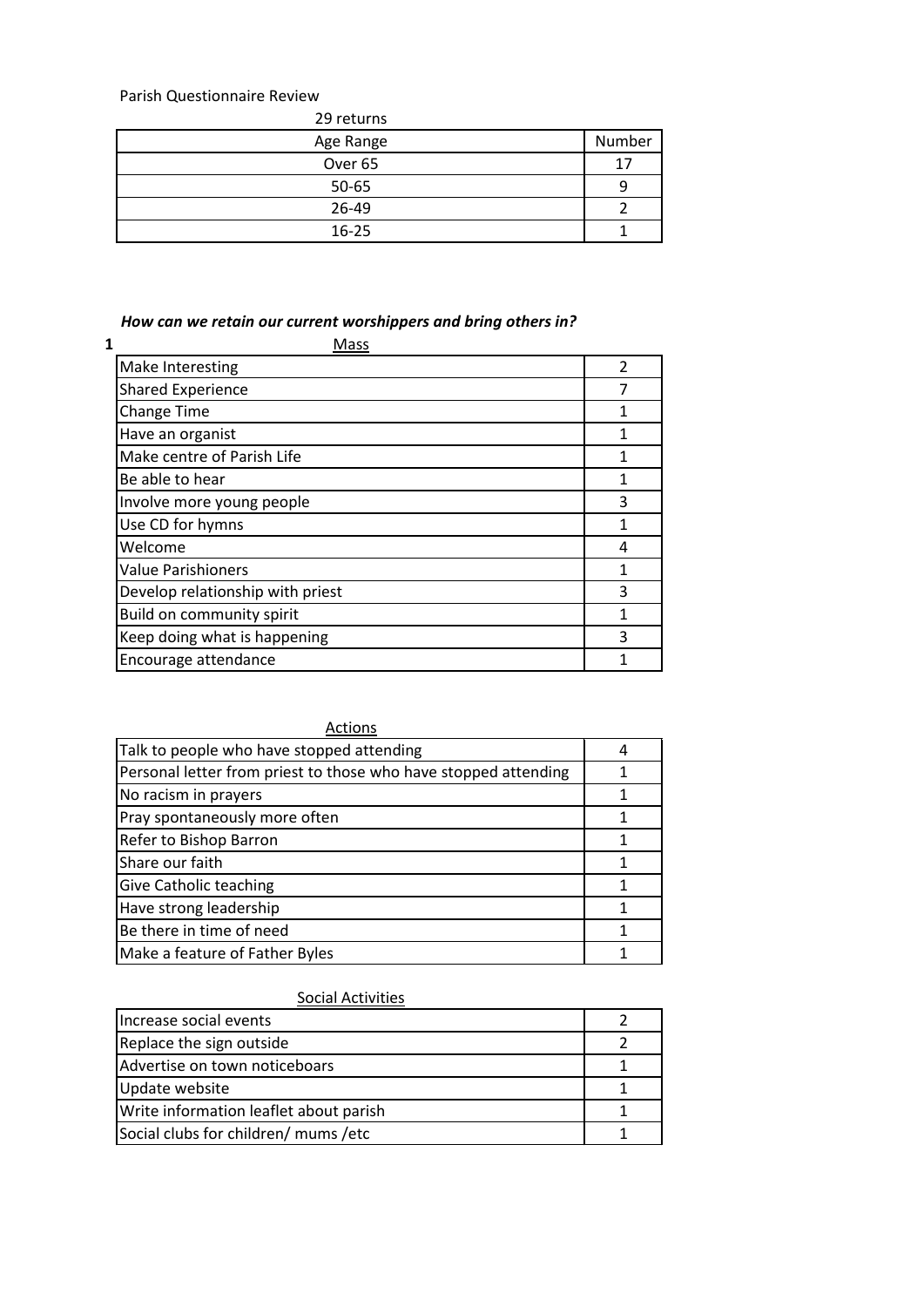#### *Do you have any interests, experience or qualities you wish to offer the Church?*

| $\mathbf{2}$ | Catechist                              | 1                        |
|--------------|----------------------------------------|--------------------------|
|              | Children's Liturgy                     | 1                        |
|              | <b>Youth Masses</b>                    | 1                        |
|              | Christingle                            | 1                        |
|              | Organise Children's visit to care home | 1                        |
|              | Family Fun Day                         | 1                        |
|              | Pastoral & Administration              | 3                        |
|              | DIY                                    | 1                        |
|              | Leaflet Distribution                   | 1                        |
|              | Gardening                              | 1                        |
|              | <b>Church Cleaning</b>                 | 1                        |
|              | Reader                                 | 1                        |
|              | Finance                                | $\overline{\phantom{a}}$ |
|              | Social Event Life                      | $\mathfrak z$            |
|              | Lead Pilgrimage                        | 1                        |
|              | Not at the moment                      | 8                        |
|              |                                        |                          |

#### *Would you like to be more involved in parish life? Yes/ No*

| <b>3</b> Want to be more involved |  |
|-----------------------------------|--|
| <b>SVP</b>                        |  |
| <b>Altar Serving</b>              |  |
| Salt car park when necessary      |  |
|                                   |  |
|                                   |  |

#### *How would you like to become more involved in parish life?*

| 4 Organise something for elderly     |  |
|--------------------------------------|--|
| Children's events                    |  |
| Sacristan                            |  |
| <b>SVP</b>                           |  |
| Bazaar                               |  |
| Prepare children for First Communion |  |
| Be involved in decision making       |  |
| Car lifts to ongar from Doddinghurst |  |
| Sr Anne Prayer Group                 |  |
| More social events                   |  |

# *How can the parish become more focused on Christ and the*

# *Scriptures?*

| 5 Talk about Christ in a way people understand |  |
|------------------------------------------------|--|
| Try to follow Christ                           |  |
| Teach from the pulpit                          |  |
| Sermons based on readings and today's problems |  |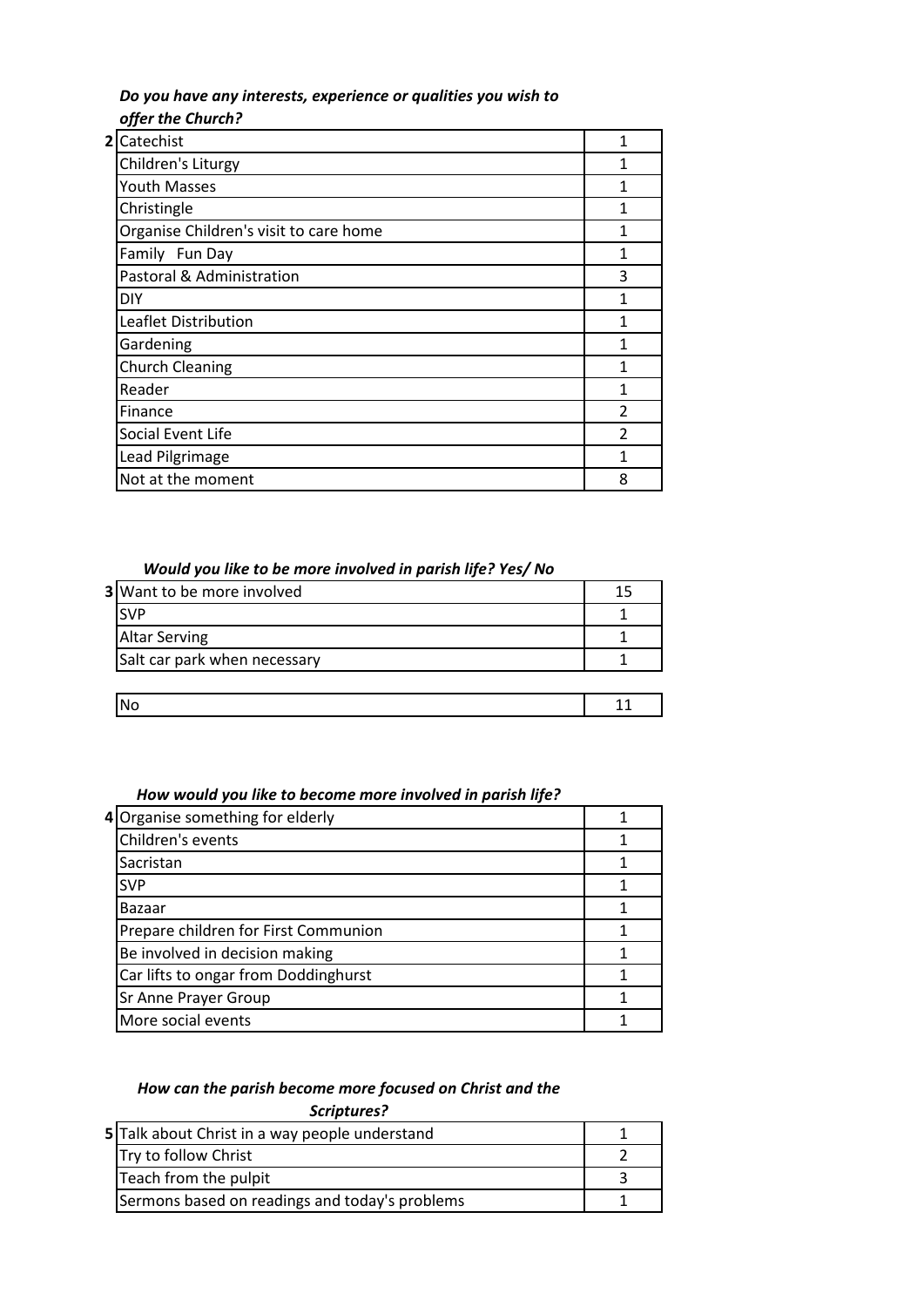| Use saints to inspire                                         |  |
|---------------------------------------------------------------|--|
| Give weekly sheet to adults as reminder of God in daily lives |  |
| keep ceremonies short                                         |  |

| <b>Study Forum</b>          |  |
|-----------------------------|--|
| <b>House Group meetings</b> |  |
| Prayer group                |  |
| <b>Meditation group</b>     |  |
| Focus on liturgical year    |  |
| Christian culture club      |  |
| Bible study group           |  |
| Programme of evangelisation |  |
| Bible group meetings        |  |

| Pray more at home                             |  |
|-----------------------------------------------|--|
| Lectio Divina                                 |  |
| Meditae on readings in advance of Sunday Mass |  |
| Use teachsundayschool.com                     |  |

| Work for peace and harmony     |  |
|--------------------------------|--|
| Get cushions for St Helen      |  |
| Signpost for toilet            |  |
| Create atmosphere of holiness  |  |
| Move forward-leave past behind |  |
| Develop humility               |  |

| <b>What Prayers and Devotions are you fond of?</b> |  |  |  |
|----------------------------------------------------|--|--|--|
|----------------------------------------------------|--|--|--|

| 6 Hail Holy Queen |  |
|-------------------|--|
| Hail Mary         |  |
| Rosary            |  |
| Memorae           |  |
|                   |  |

| ∎Our <sup>r</sup><br>:her |  |
|---------------------------|--|
| Angelus                   |  |

| The Mass            |  |
|---------------------|--|
| Latin Mass          |  |
| Benediction         |  |
| Adoration           |  |
| <b>Divine Mercy</b> |  |

| Stations of the Cross |  |
|-----------------------|--|
|                       |  |

| <b>Reconciliation Service</b> |  |
|-------------------------------|--|
|                               |  |
| Prayer of the Church          |  |
|                               |  |
| Prayer for the young          |  |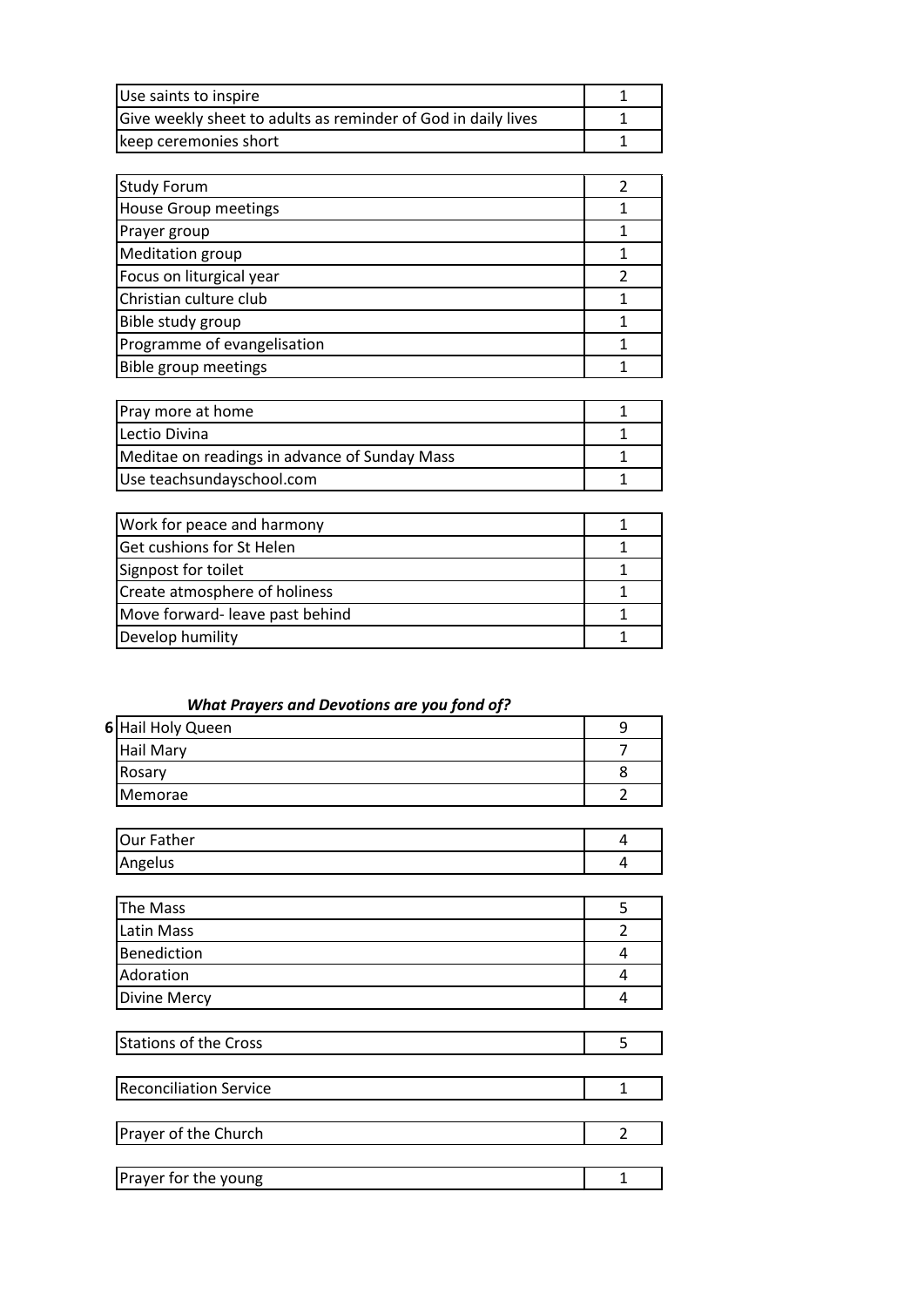| St Anthony                      | $\overline{2}$ |
|---------------------------------|----------------|
| St Ignatius                     | 1              |
| St Patrick's breastplate        | 1              |
| St Teresa of Avalon             | 1              |
| <b>St Therese</b>               | 1              |
| St Michael                      | 1              |
| St Anne                         | 1              |
|                                 |                |
| New Testament                   | $\mathbf{1}$   |
|                                 |                |
| <b>Receiving the Sacraments</b> | $\mathbf{1}$   |
|                                 |                |
| Good Friday Service             | 1              |
| Novena                          | 1              |
| Carol Service                   | 1              |
|                                 |                |
| Hymns                           | $\mathbf{1}$   |
|                                 |                |
| Prayer of healing and peace     | 1              |
| Morning and evening prayers     | 1              |
| <b>Seasonal Feasts</b>          | 1              |
| Quiet time to reflect           | $\mathbf{1}$   |

#### *Do you feel confident in your grasp of Theology & Doctrine?*

*Yes/ No*

| 7 Degree in Theology         |  |
|------------------------------|--|
| <b>Taught RE</b>             |  |
| Shared scripture in theology |  |

| <b>IYes</b> | ᅩ |
|-------------|---|
| 'N.         |   |

# *Would you like more Parish Programmes on this ( eg current Catholicsm series)?*

| 8 Y<br>ρς<br>ີ  | ۔ |
|-----------------|---|
| ۸I٠<br>ັ<br>. . | ┸ |
|                 |   |

| The Mass                    |  |
|-----------------------------|--|
| <b>Bible sharing</b>        |  |
| Sacrament of Reconciliation |  |
| IRCIA                       |  |
| Podcasts of key sermons     |  |

#### *If you have children, which school(s) do they atttend?*

| 9 Brentwood Ursuline      |  |
|---------------------------|--|
| St John Payne, Chelmsford |  |
| St Helen's, Brentwood     |  |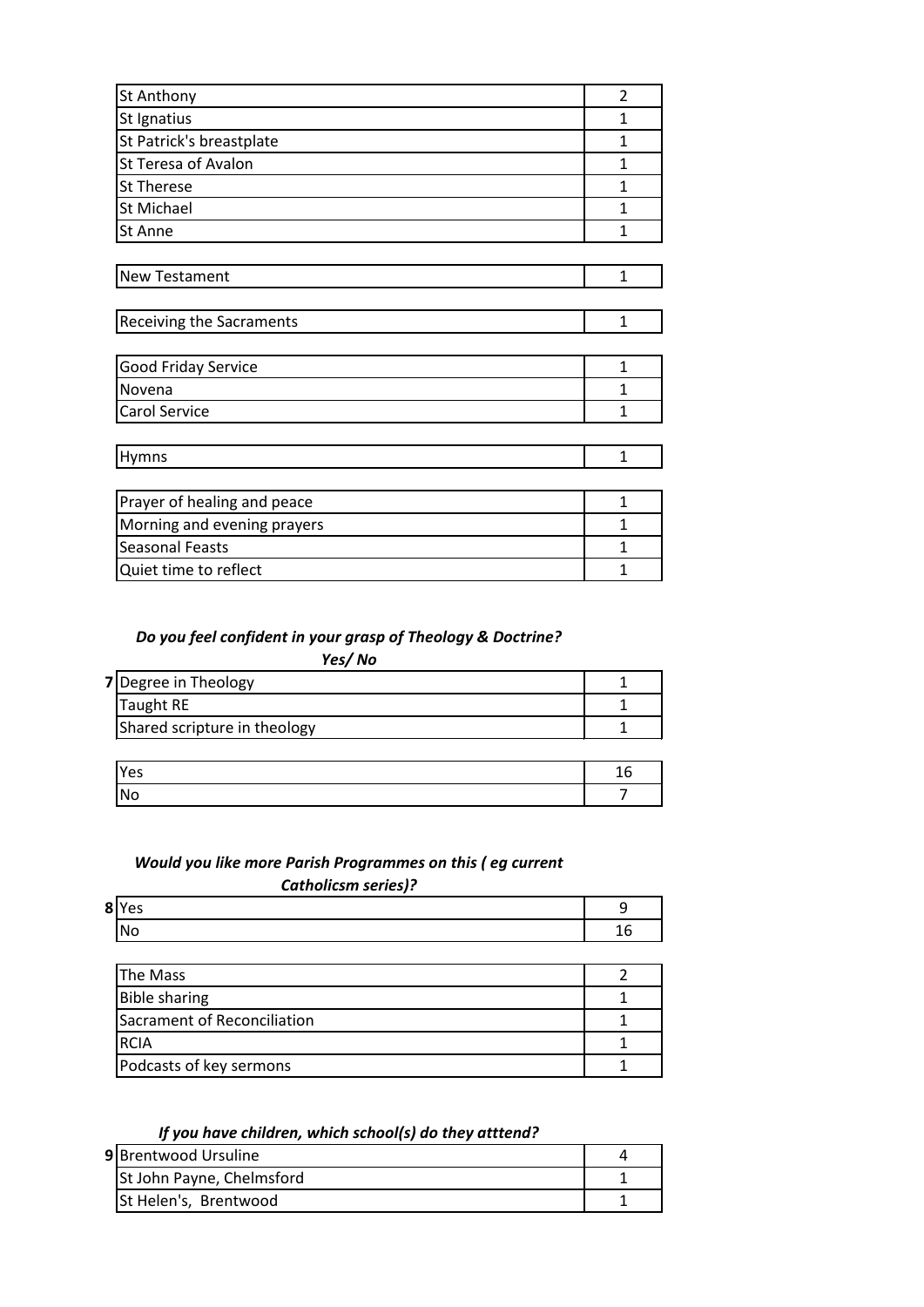# *What opportunities do you see for our Church to reach others outside the Faith?*

| 10 Link with others already established          |  |
|--------------------------------------------------|--|
| Revive churches together, Doddinghurst           |  |
| Invite others to our church                      |  |
| Priest needs to be more involved in Doddinghurst |  |

| Be welcoming                                 |  |
|----------------------------------------------|--|
| Relate gospel message to everyday life       |  |
| Be a presence in non-faith schools           |  |
| Lead by Example                              |  |
| Talk about what faith means in everyday life |  |
| <b>Show Catholics care</b>                   |  |
| Capitalise on Fr Byles                       |  |
| Give a talk on history of St Helens          |  |
| Keep Churches open                           |  |
| Walk of witness                              |  |

| Intergrate life and church |  |
|----------------------------|--|
| Have a social committee    |  |
| <b>SVP</b>                 |  |
| Lenten Lunches             |  |
| Interfaith retreat         |  |
| Adopt a proper scheme      |  |
| Elderly people club        |  |

| Be non-judgemental                        |  |
|-------------------------------------------|--|
| Get rid of out-dated rules; focus on love |  |
| Column in Ongar News/ Brentwood Gazette   |  |
| Advertise in other church magazines       |  |
| Better publicity                          |  |
| <b>Use Radio Essex</b>                    |  |
| Have a poster in High Street              |  |
| Larger signs to the Church                |  |
| Use outside Notice Boards                 |  |

# *The Diocese asks 'How do you feel about the average weekly offering- Does it need to increase to enable your community to*

| flourish in 2030?'                            |    |
|-----------------------------------------------|----|
| 11 People should give what they can afford    |    |
| <b>Gift Aid</b>                               |    |
| Advertise how much it costs to run the Parish | 10 |
| Give what I can                               |    |
|                                               |    |
|                                               |    |

| <b>No</b> |  |
|-----------|--|
| Yes       |  |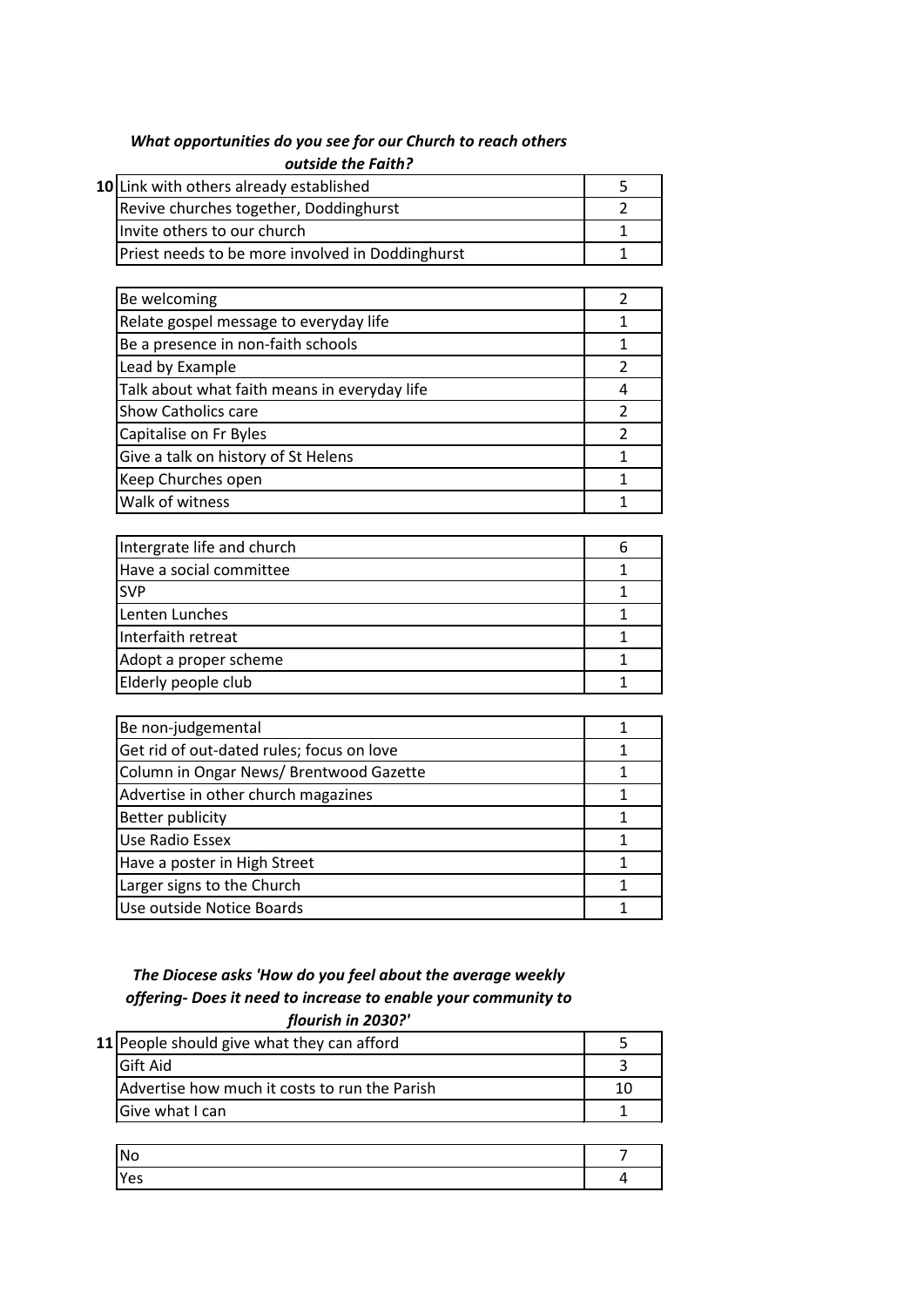| There is competition with other charities |  |
|-------------------------------------------|--|
| All organisations want more money         |  |
| Share ministries with other parishes      |  |
| Review expenses regularly                 |  |
| Suggest £5 weekly minimum                 |  |
| Generate other income streams eg car park |  |

# *How can we develop the resources to care for our beautiful Church and its' historic Presbytery for future generations?*

| 12 Inform parishioners of costs regularly |  |
|-------------------------------------------|--|
| List areas required for volunteer         |  |
| Match -funding applications               |  |
| Invite people to leave a legacy           |  |
| Launch an appeal                          |  |
| Sell St Margaret and invest the money     |  |
| Sell presbytery and priest live in a flat |  |
| Start a sustainability fund               |  |
| Hold external events for revenue          |  |
| Build a parish room in St Helen's garden  |  |
|                                           |  |

| Fund rasing events increased            |   |
|-----------------------------------------|---|
| Coffee mornings                         | 3 |
| Monthly raffle                          | 1 |
| Sell books                              |   |
| Hold annual pilgrimage and carnival     |   |
| Make Fr Byles a tourist attraction      | 6 |
| Hold a history talk and charge          |   |
| Put bell at back of church for visitors |   |
| Write a booklet about the church        |   |
| Hold fun activities                     |   |
| Charge for membership                   |   |
| Have a donation charge to church        |   |

| Place spiritual life at centre of parish |  |
|------------------------------------------|--|

# *How do you see the link between St Helen's and St Margarets's?*

| 13 Inexorably & complementary    |  |
|----------------------------------|--|
| Offer events in both places      |  |
| Need a choir at St Helens        |  |
| There is a "them and us" culture |  |
| We need to help each other       |  |
|                                  |  |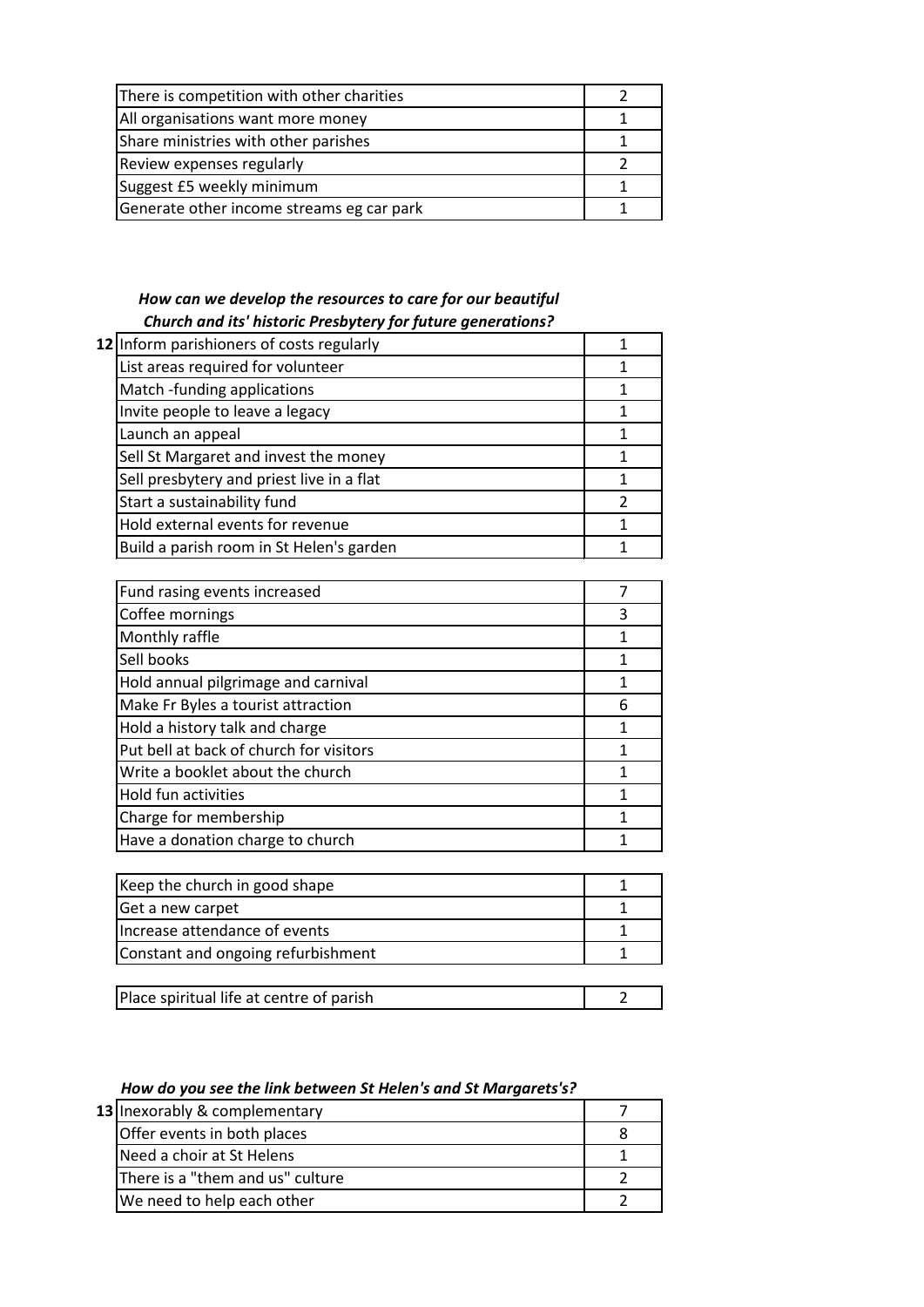# *Are there neighbouring Churches with which you would like closer links?*

|  | 14 There are ecumenical links in Doddinghurst |  |
|--|-----------------------------------------------|--|
|--|-----------------------------------------------|--|

| <b>St Nicholas Kelvedon Hatch</b> |  |
|-----------------------------------|--|
| Ingatestone RC                    |  |
| <b>All Saints</b>                 |  |
| Epping RC                         |  |
| St Martins C of E                 |  |

| We should be more inclusive          |  |
|--------------------------------------|--|
| All churches should be embraced      |  |
|                                      |  |
| Provide and advertise Deanery events |  |

### *What so you think about the possibility that the only way to ensure a flourishing Catholic presence in Essex in the future may be a differently shaped parish?*

|  | 15 Shame                                          | $\mathfrak{p}$ |
|--|---------------------------------------------------|----------------|
|  | Parent need to encourage children to attend       | 1              |
|  | Do not separate St Helen and St Margaret          | 1              |
|  | Transport is an issue                             | $\mathfrak{p}$ |
|  | Priest should visit schools                       | 1              |
|  | Timings os Mass is crucial                        |                |
|  | Opposed to spliiting parish                       |                |
|  | Leadership required                               | $\mathfrak z$  |
|  | Splitting needs to be sensitively done            | $\mathfrak z$  |
|  | St Helen should stay                              | 1              |
|  | Church needs to feel like a family                | 1              |
|  | We are the biggest parish in the diocese          | 1              |
|  | We need to be flexible                            | 1              |
|  | Keep village churches open                        | 1              |
|  | We need to consult and be open                    | 3              |
|  | Our parish is fine                                | $\mathbf{1}$   |
|  | St Helen needs to be better signposted            | 1              |
|  | Christ at centre is more important than geography | 1              |
|  | Keep parish open                                  |                |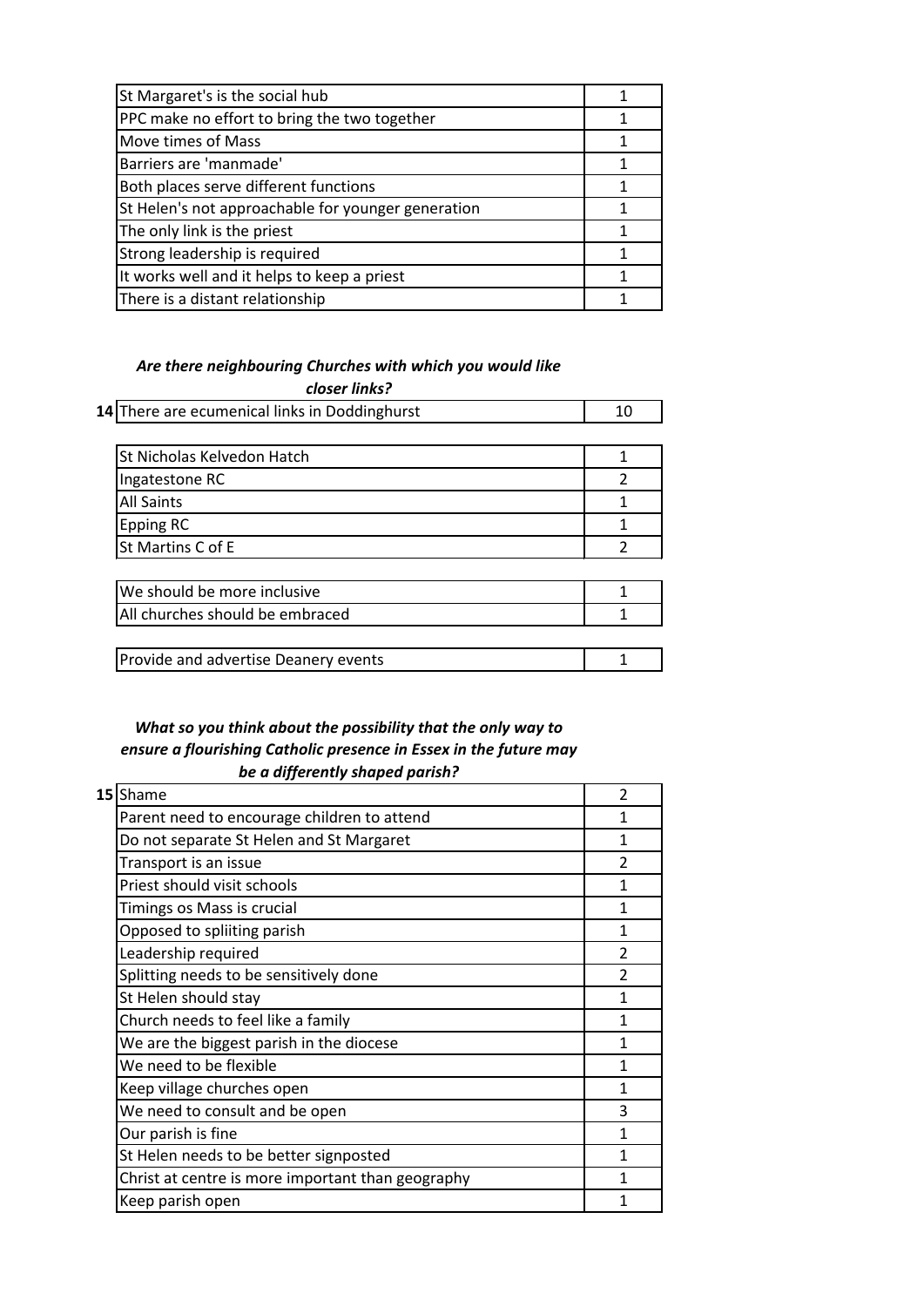| 16 Stop referring to young as 'church of future' - they are now | $\mathbf{1}$            |
|-----------------------------------------------------------------|-------------------------|
| Parents encourage children to attend                            | 6                       |
| Discuss faith                                                   | 1                       |
| Be aware of spiritual development                               | 1                       |
| Help children to pay attention                                  | 1                       |
| Attend catholic school                                          | 4                       |
| Have childrens' liturgy                                         | 5                       |
| <b>Encourage participation at Mass</b>                          | $\mathbf{1}$            |
| <b>Provide Catechesis</b>                                       | 2                       |
| Sit at front to keep their interest                             | $\mathbf{1}$            |
| Make young feel wanted                                          | 1                       |
| Work with youth                                                 | $\mathbf{1}$            |
| Hold reunion Mass for recently baptised, First Communion, RCIA  |                         |
| etc                                                             | $\mathbf{1}$            |
| Embrace Youth 2000                                              | 1                       |
| Encourage diocesan Youth masses                                 | $\overline{\mathbf{c}}$ |
| make young feel needed                                          | $\mathbf{1}$            |
| Have music to reflect their age                                 | $\mathbf{1}$            |
| Link with BCYS                                                  | 1                       |
| Let God work/ keep the faith                                    | 1                       |
| Have a rep on the PPc                                           | 1                       |
| Have volunteering group                                         | 1                       |
| Organise coach trip                                             | 1                       |
| Hold weekday meetimgs                                           | 1                       |
| Hold social events/ family events                               | $\mathbf{1}$            |
| Be welcoming not patronising                                    | $\mathbf{1}$            |
| Change old rules                                                | $\mathbf{1}$            |
|                                                                 |                         |

# *How can we nurture the faith of the young, and keep them close to Christ?*

# *What are your priorities to ensure a viable and flourishing Church in 2030?*

|  | 17 Become a major influence in life of community |  |
|--|--------------------------------------------------|--|
|--|--------------------------------------------------|--|

| Help children to understand the Mass                  |  |
|-------------------------------------------------------|--|
| Help children to understand their faith               |  |
| Children need to be part of the life of the Church    |  |
| Help parishioners to feel part of an extended family  |  |
| We need a permanent parish priest                     |  |
| Share faith stories/ visitors                         |  |
| Ensure all can attend Mass and receive the Sacraments |  |

| Encourage parents to keep coming  |  |
|-----------------------------------|--|
| Support each other                |  |
| Live the Gospel                   |  |
| Make links with Chuch-home-school |  |
| Put Christ in the centre          |  |